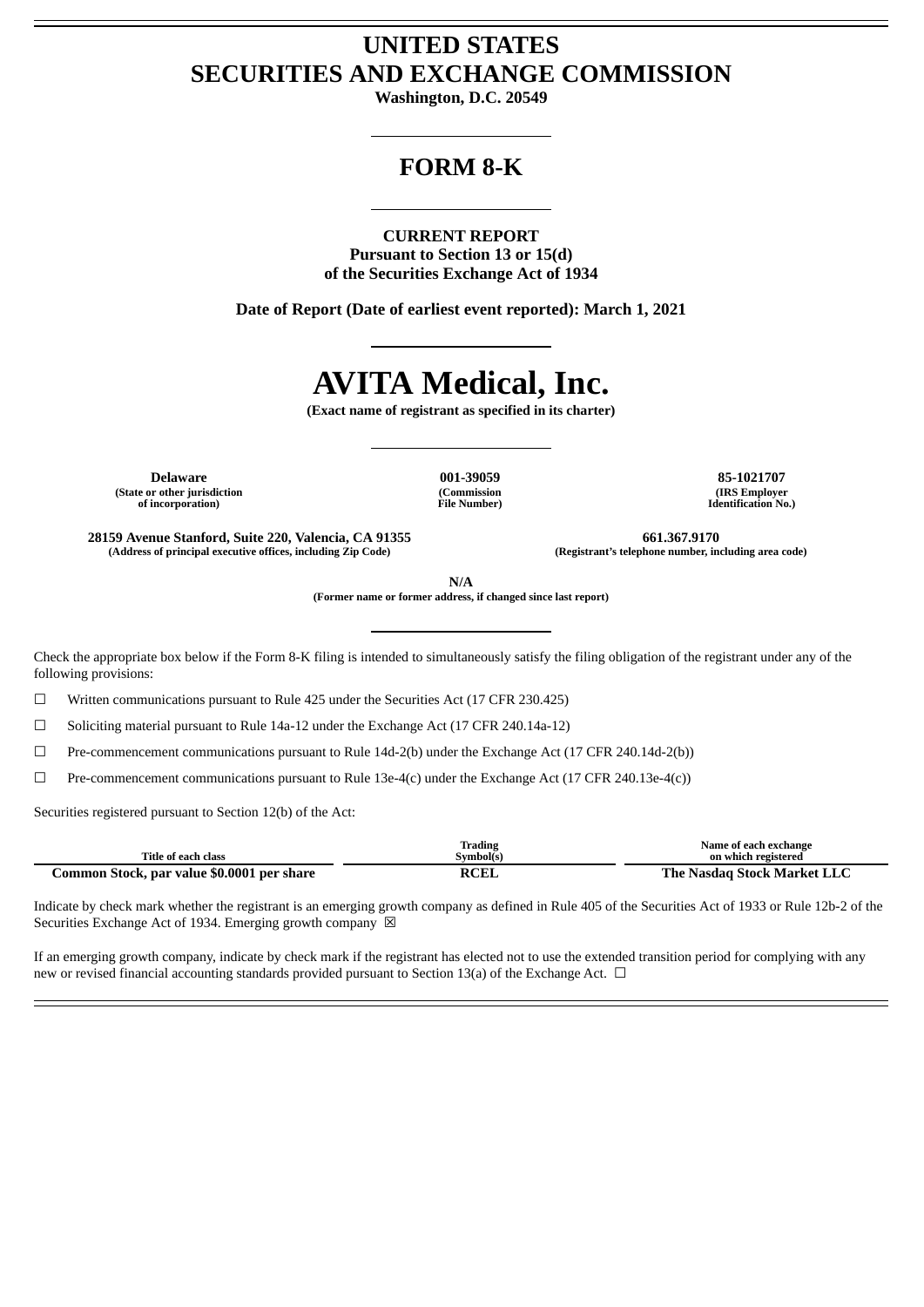#### **Item 8.01 Other Events.**

On March 1, 2021, AVITA Medical, Inc., a Delaware corporation (the "Company") issued a press release announcing the successful closing of an underwritten registered public offering of its shares of common stock, the details of which were previously released to the market on February 24, 2021 and provided on a separate Form 8-K filed by the Company on March 1, 2021. A copy of the Company's press release is attached as Exhibit 99.1 and is incorporated by reference herein.

Additionally, on March 1, 2021, the Company made an announcement on the Australian Securities Exchange (the "ASX") pursuant to section 708A(5)(e) of the Corporations Act 2001 (Cth), as modified by Australian Securities and Investment Commission Class Order 14/827. A copy of the Company's ASX announcement is attached as Exhibit 99.2 and is incorporated by reference herein.

# **Item 9.01 Financial Statements and Exhibits.**

(d) Exhibits

| Exhibit |                               |
|---------|-------------------------------|
| No.     | <b>Description of Exhibit</b> |

- 99.1 Press [Release](#page-3-0) dated March 1, 2021
- 99.2 ASX [Announcement](#page-6-0) dated March 1, 2021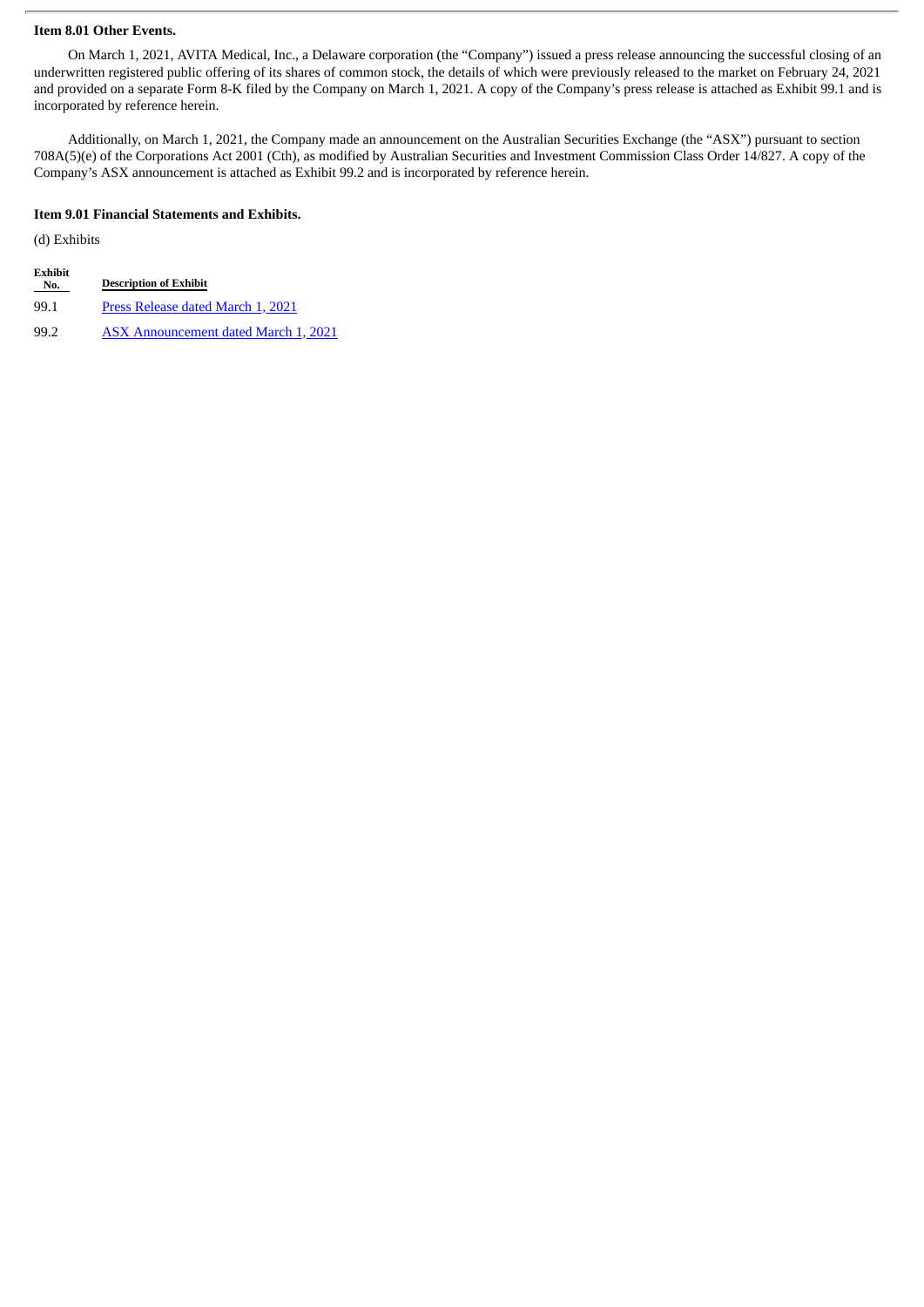## **SIGNATURE**

Pursuant to the requirements of the Securities Exchange Act of 1934, the registrant has duly caused this report to be signed on its behalf by the undersigned hereunto duly authorized.

Date: March 3, 2021

# **AVITA MEDICAL, INC.**

By: /s/ *Donna Shiroma*

Name: Donna Shiroma Title: General Counsel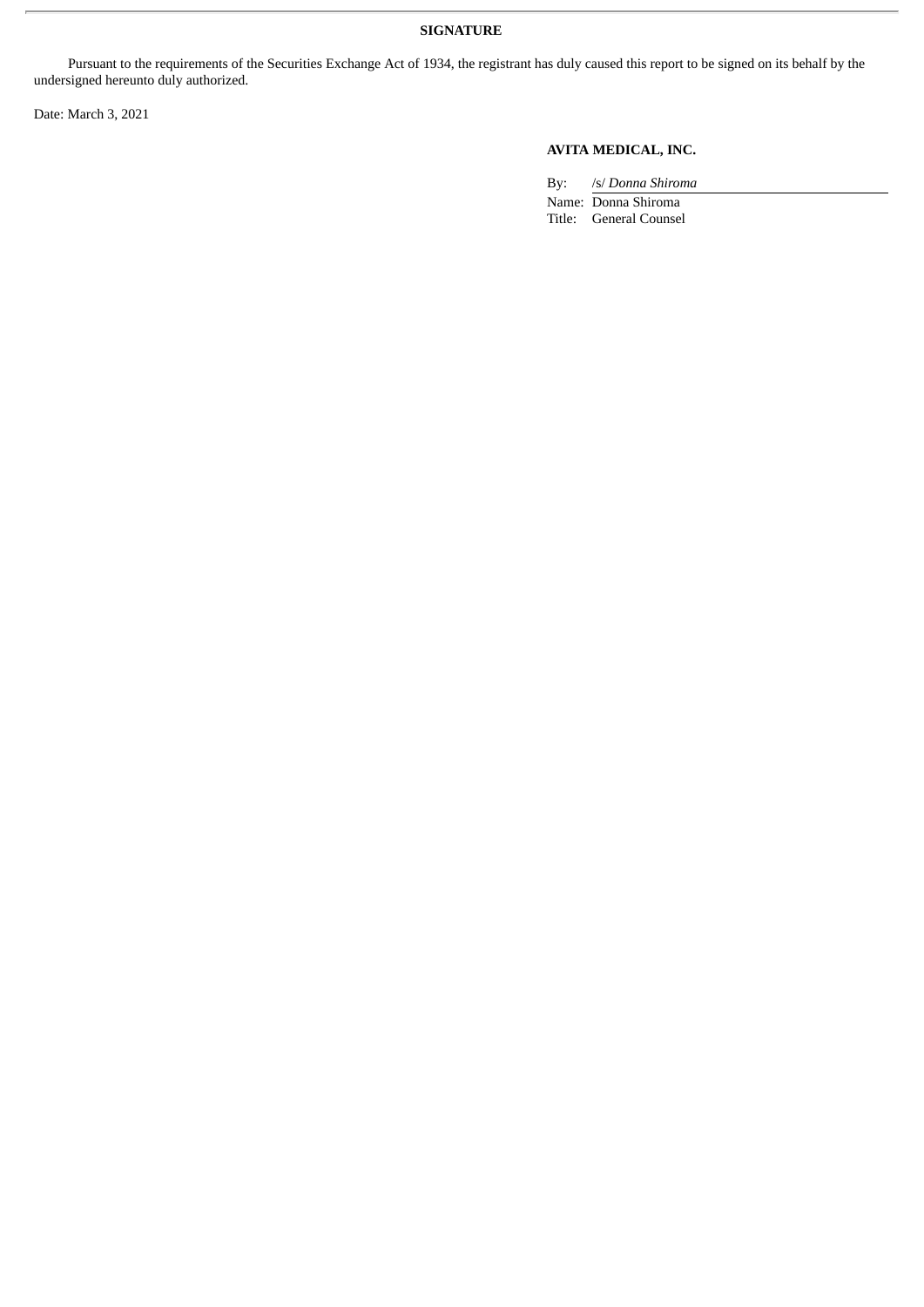<span id="page-3-0"></span>

### **AVITA MEDICAL, INC. ANNOUNCES CLOSING OF OFFERING OF 3,214,250 SHARES OF COMMON STOCK**

**VALENCIA, CA, March 1, 2021 and MELBOURNE, Australia, March 2, 2021 –** AVITA Medical, Inc. (Nasdaq: RCEL; ASX: AVH) ("AVITA Medical"), a regenerative medicine company that is developing and commercializing a technology platform that enables point-of-care autologous skin restoration for multiple unmet needs, today announced the successful closing of an underwritten registered public offering of its shares of common stock, the details of which were released to the market on February 24, 2021 (United States) / February 25, 2021 (Australia).

AVITA Medical has issued 3,214,250 shares of common stock at the offering price of US\$21.50 per share. This amount includes 419,250 shares of common stock issued upon the exercise in full by the underwriters of their option to purchase additional shares. The gross proceeds from the offering are approximately US\$69.1 million, before deducting underwriting discounts and commissions and estimated offering expenses.

AVITA Medical expects to use the net proceeds from the offering to fund its product development pipeline, to pursue approvals of its products for additional indications and for general corporate purposes, which may include licensing arrangements.

Piper Sandler & Co. and Cowen and Company, LLC acted as joint book-running managers for the offering. BTIG, LLC acted as lead manager and Lake Street Capital Markets, LLC acted as co-manager for the offering.

The offering was made pursuant to a shelf registration statement on Form S-3 (File No. 333-249419) that was previously filed with the Securities and Exchange Commission (the "SEC") on October 9, 2020 and declared effective on October 16, 2020 and that was also publicly released on the Australian Securities Exchange ("ASX"). The final prospectus supplement relating to and describing the terms of the offering was filed with the SEC and released on the ASX on February 25, 2021 (in the United States) / March 1, 2021 (in Australia). A copy of these documents may be obtained by visiting EDGAR on the SEC's website at www.sec.gov or by contacting Piper Sandler & Co., Attention: Prospectus Department, 800 Nicollet Mall, J12S03, Minneapolis, Minnesota 55402, by e-mail at prospectus@psc.com, or by phone at (800) 747-3924, or Cowen and Company, LLC, c/o Broadridge Financial Solutions, 1155 Long Island Avenue, Edgewood, NY 11717, Attention: Prospectus Department, by telephone at (833) 297-2926 or by email at PostSaleManualRequests@broadridge.com.

This announcement shall not constitute an offer to sell, or the solicitation of an offer to buy, nor may there be any sale of these securities in any state or jurisdiction in which such an offer, solicitation or sale would be unlawful prior to registration or qualification under the securities laws of any such state or jurisdiction.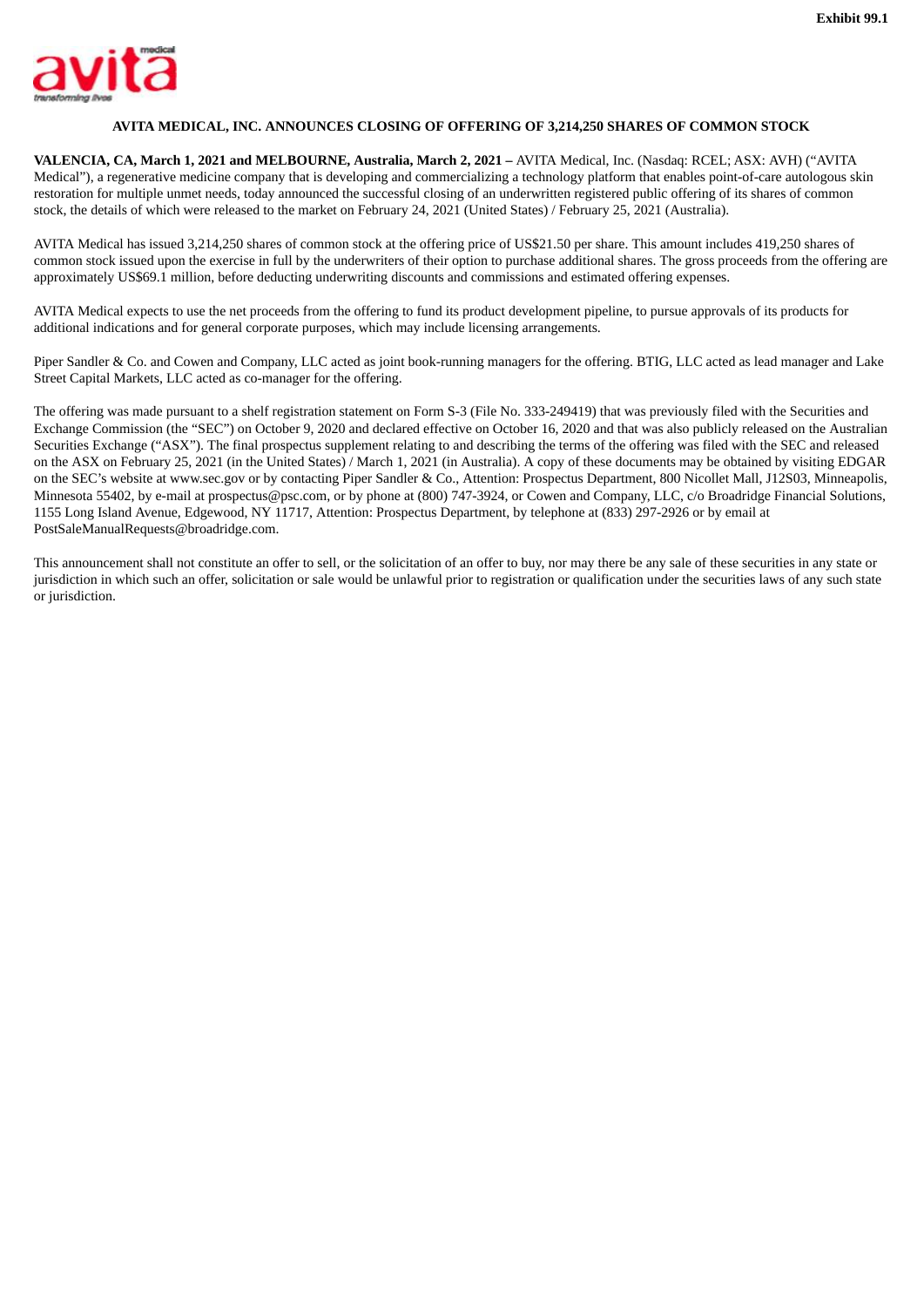#### **About AVITA Medical, Inc.:**

AVITA Medical is a regenerative medicine company with a technology platform positioned to address unmet medical needs in burns, chronic wounds, and aesthetics indications. AVITA Medical's proprietary collection and application technology provides innovative treatment solutions derived from the regenerative properties of a patient's own skin. The medical devices work by preparing a RES® REGENERATIVE EPIDERMAL SUSPENSION, an autologous suspension comprised of the patient's skin cells necessary to regenerate natural healthy epidermis. This autologous suspension is then sprayed onto the areas of the patient requiring treatment.

AVITA Medical's first U.S. product, the RECELL® System, was approved by the U.S. Food and Drug Administration (FDA) in September 2018. The RECELL System is indicated for use in the treatment of acute thermal burns in patients 18 years and older. The RECELL System is used to prepare Spray-On Skin™ Cells using a small amount of a patient's own skin, providing a new way to treat severe burns, while significantly reducing the amount of donor skin required. The RECELL System is designed to be used at the point of care alone or in combination with autografts depending on the depth of the burn injury. Compelling data from randomized, controlled clinical trials conducted at major U.S. burn centers and real-world use in more than 10,000 patients globally, reinforce that the RECELL System is a significant advancement over the current standard of care for burn patients and offers benefits in clinical outcomes and cost savings. Healthcare professionals should read the INSTRUCTIONS FOR USE—RECELL® Autologous Cell Harvesting Device for a full description of indications for use and important safety information including contraindications, warnings and precautions.

In international markets, our products are marketed under the RECELL System brand to promote skin healing in a wide range of applications including burns, chronic wounds and aesthetics. The RECELL System is TGA-registered in Australia and received CE-mark approval in Europe.

#### **Forward-Looking Statements:**

This announcement contains "forward-looking statements" within the meaning of Section 27A of the Private Securities Litigation Reform Act of 1995. Although the forward-looking statements in this announcement reflect the good faith judgment of management, forward-looking statements are inherently subject to known and unknown risks and uncertainties that may cause actual results to be materially different from those discussed in these forward-looking statements. Readers are urged to carefully review and consider the various disclosures made by AVITA Medical in the reports it has filed with the SEC, includina the "Risk Factors" section of the Company's Annual Report 10-K for the vear ended June 30, 2020 for a description of the risks that may affect its business, financial condition, results of operation and cash flows. If one or more of these risks or uncertainties materialize, or if the underlying assumptions prove incorrect, AVITA Medical's actual results may vary materially from those expected or projected. Readers are urged not to place undue reliance on these forward-looking statements, which speak only as of the date of this announcement. AVITA Medical assumes no obligation to update any forward-looking statements in order to reflect any event or circumstance that may arise after the date of this announcement, *except as required by law.*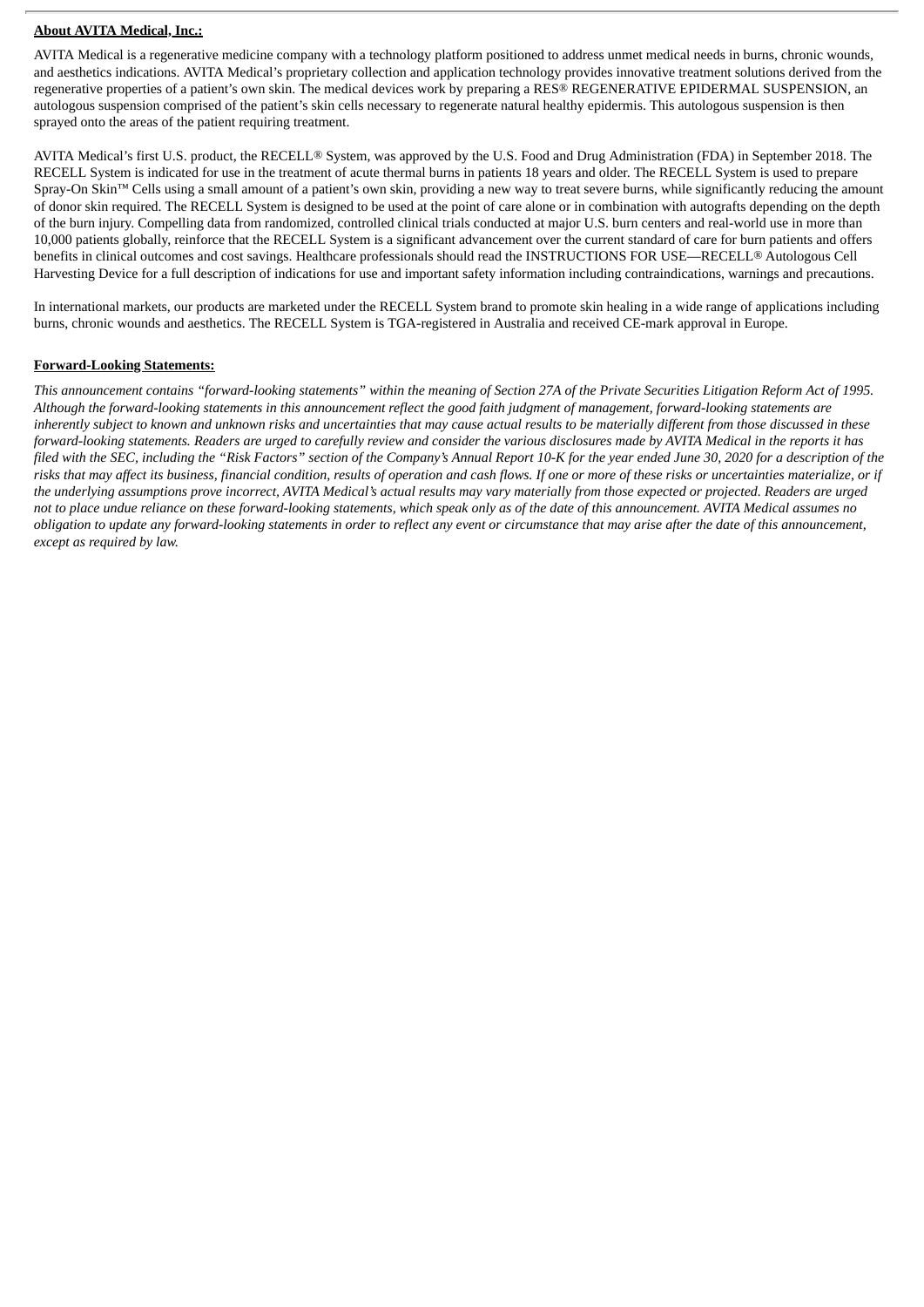#### **For Further Information:**

**U . S . M e d i a**

Sam Brown, Inc. Christy Curran Phone +1-615-414-8668 christycurran@sambrown.com

**O .U .S . M e d i a**

Rudi Michelson Phone +61 (0)3 9620 3333 Mobile +61 (0)411 402 737 rudim@monsoon.com.au

**I n v e s t o r s** Westwicke Partners Caroline Corner Phone +1-415-202-5678 caroline.corner@westwicke.com

PR 20210301B.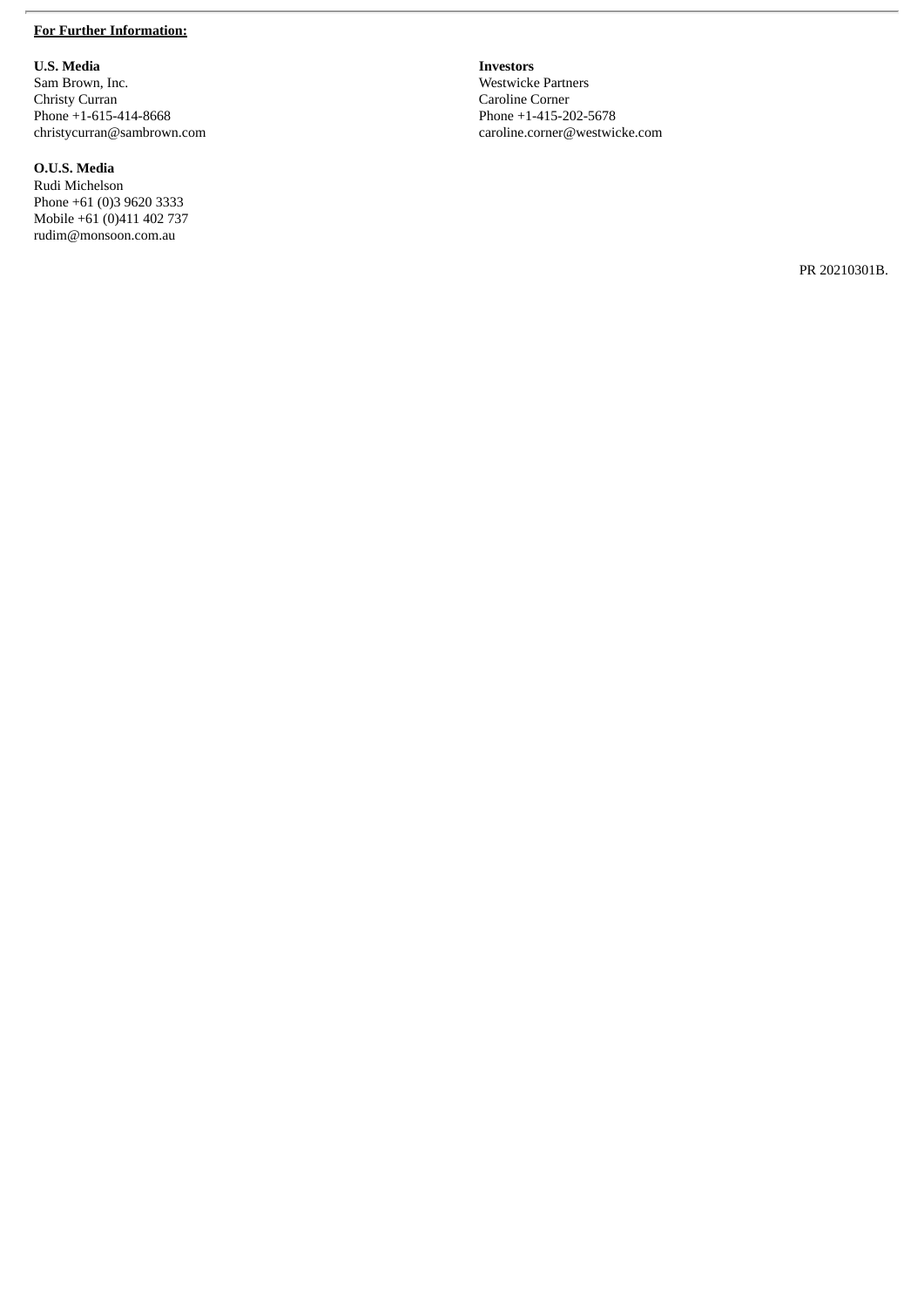<span id="page-6-0"></span>

# **AVITA MEDICAL, INC. (ASX:AVH)**

#### **Cleansing Notice under section 708A(5)(e) of the Corporations Act 2001 (Cth)**

**Valencia, Calif., USA 1 March 2021 and Melbourne, Australia, 2 March 2021**: On 1 March 2021 (United States) / 2 March 2021 (Australia), AVITA Medical, Inc. (**Company**) issued a total of 3,214,250 fully paid shares of common stock in the Company (**New Securities**) at an issue price of US\$21.50 per share of common stock, the terms of which were announced to the market on 24 February 2021 (United States) / 25 February 2021 (Australia).

The New Securities will be quoted on NASDAQ, but may be converted into CHESS Depositary Interests (**CDIs**) in the Company quoted on ASX at any time by the relevant holder(s) (with five CDIs being equivalent to one share of common stock). The Company seeks to rely on an exemption under section 708A of the *Corporations Act 2001* (Cth) (**Corporations Act**) with respect to the sale of any CDIs which are issued on conversion of the New Securities (in the instance that such conversion occurs).

The Company gives this notice under section 708A(5)(e) of the Corporations Act as modified by ASIC Class Order 14/827.

The New Securities were issued without disclosure to investors under Part 6D.2 of the Corporations Act.

As at the date of this notice, the Company has complied with:

- the provisions of Chapter 2M of the Corporations Act as they apply to the Company; and
- section 674 of the Corporations Act.

As at the date of this notice, there is no information that is 'excluded information' within the meaning of section 708A(7) and section 708A(8) of the Corporations Act.

Authorised for release by the General Counsel of the Company.

# # #

#### **ABOUT THE AVITA GROUP**

The AVITA group is a regenerative medicine group of companies with a technology platform positioned to address unmet medical needs in burns, chronic wounds, and aesthetics indications. The AVITA group's patented and proprietary collection and application technology provides innovative treatment solutions derived from the regenerative properties of a patient's own skin. The medical devices work by preparing a RES® REGENERATIVE EPIDERMAL SUSPENSION, an autologous suspension comprised of the patient's skin cells necessary to regenerate natural healthy epidermis. This autologous suspension is then sprayed onto the areas of the patient requiring treatment.

The AVITA group's first U.S. product, the RECELL® System, was approved by the U.S. Food and Drug Administration (FDA) in September 2018. The RECELL System is indicated for use in the treatment of acute thermal burns in patients 18 years and older. The RECELL System is used to prepare Spray-On Skin™ Cells using a small amount of a patient's own skin, providing a new way to treat severe burns, while significantly reducing the amount of donor skin required. The RECELL System is designed to be used at the point of care alone or in combination with autografts depending on the depth of the burn injury. Compelling data from randomized, controlled clinical trials conducted at major U.S. burn centers and real-world use in more than 8,000 patients globally, reinforce that the

AVITA Medical, Inc. Suite 220, 28159 Avenue Stanford, Valencia, California 91355 United States of America